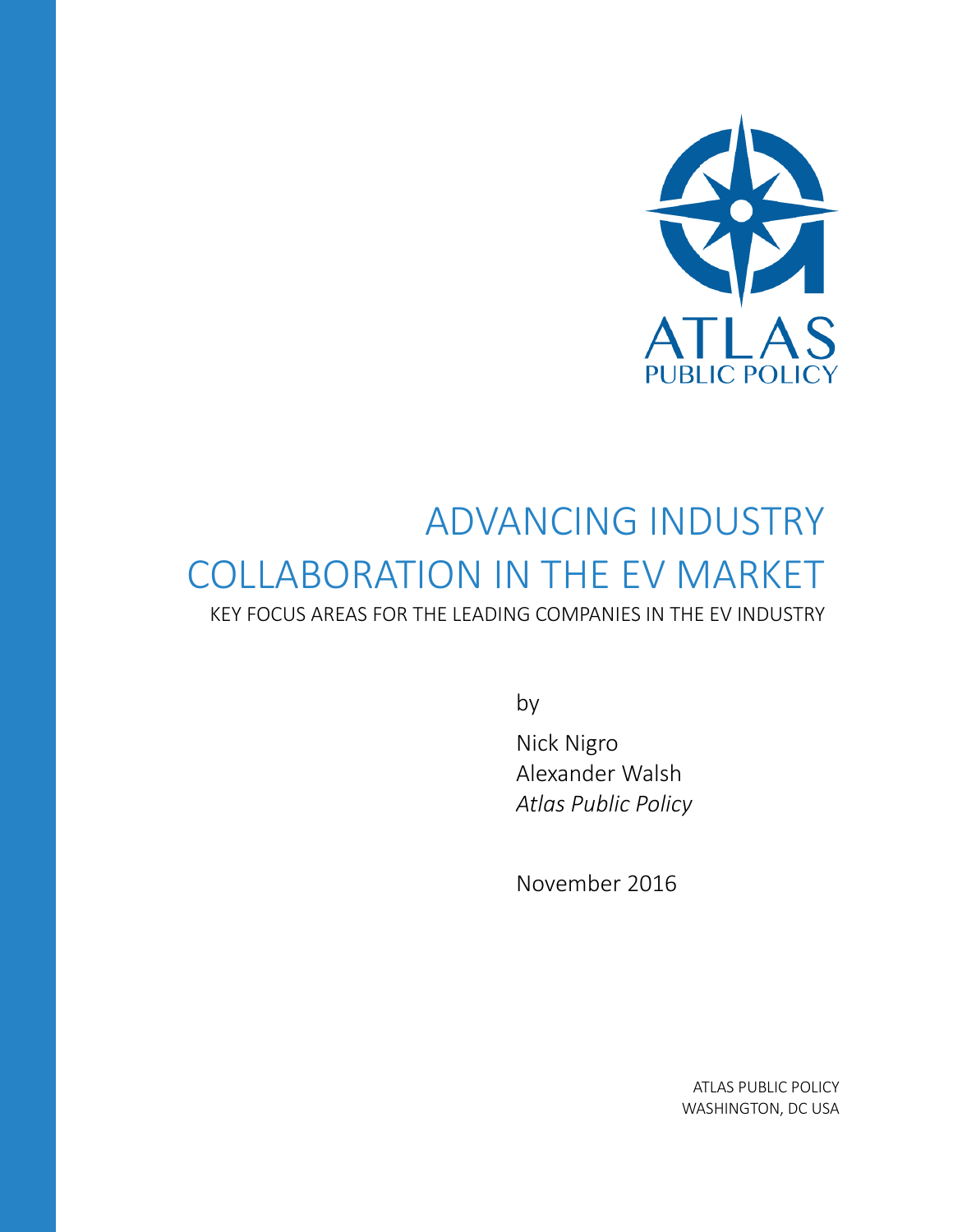## ABOUT THE EV INDUSTRY DIALOGUE

The EV Industry Dialogue brings together key private-sector stakeholders, including automakers, electric utilities, and charging service providers to identify and advocate for the priorities of the EV industry. Beginning in mid-2015, the group began developing a state-based strategy to identify the policy priorities of stakeholders in key state and local markets. Through face-to-face dialogues and other coordinated activities, the group aims to ensure consistent messages are delivered to state and local decision-makers.

Atlas Public Policy convenes the group and creates all the materials it uses.

This brief is a direct result of the ongoing collaboration of the companies who actively participate in the dialogue. Atlas Public Policy is solely responsible for the material in this document; dialogue participants do not explicitly endorse or otherwise support its contents.

More information is available at [www.atlaspolicy.com.](http://www.atlaspolicy.com/)

#### PARTICIPANTS IN THE EV INDUSTRY DIALOGUE

- California Electric Transportation Coalition
- Edison Electric Institute
- EVgo
- General Motors
- Greenlots
- National Grid
- Southern Company

*The EV Industry Dialogue is currently being supported by the Energy Foundation.*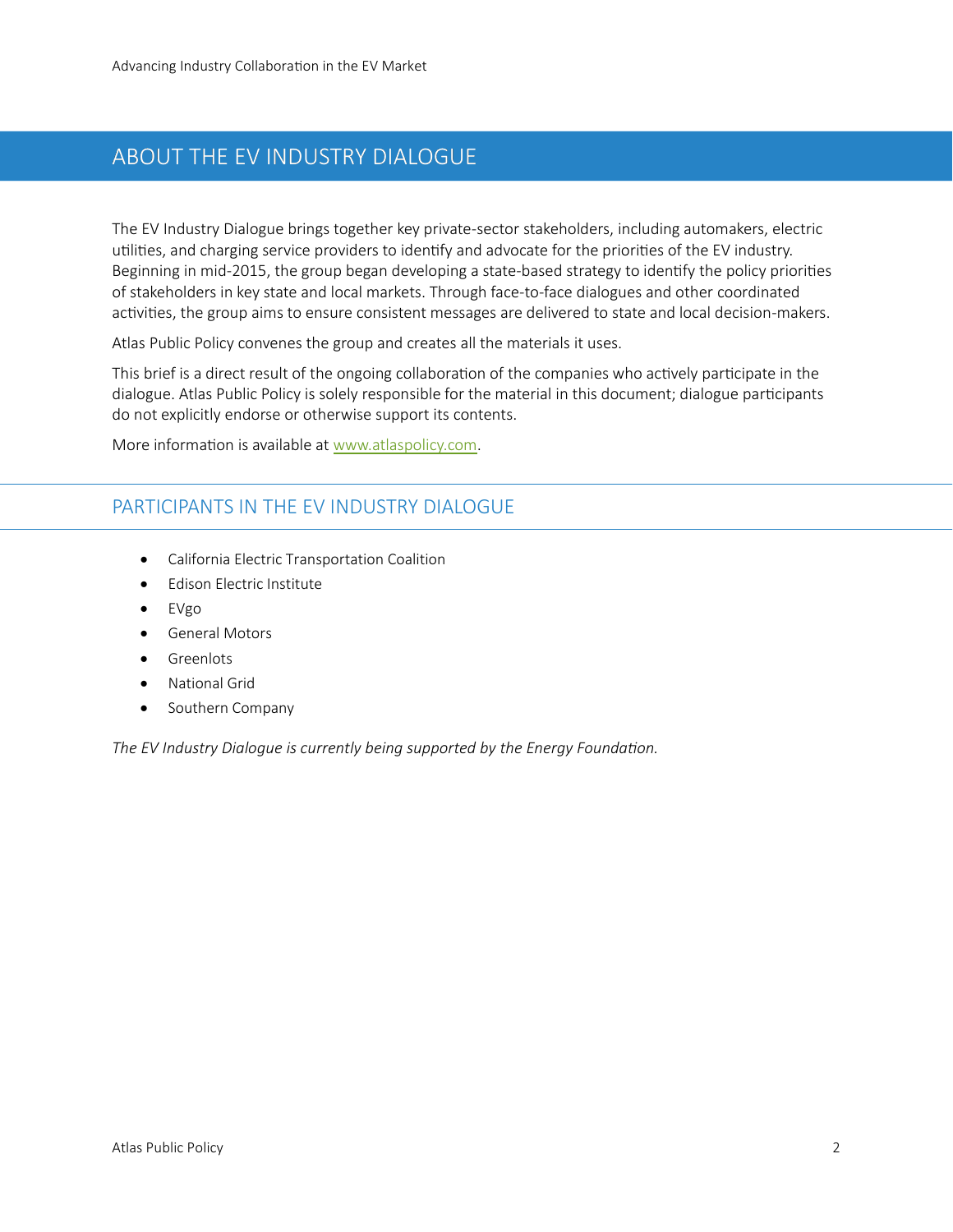## BACKGROUND

The deployment of electric vehicles and infrastructure powered by a low-carbon electrical grid is a key opportunity to address many environmental, energy, and economic challenges facing society today. Automakers are engineering more affordable vehicles with longer electric range and EV charging providers are developing innovative tools and competitive services to help lower the cost of deploying and operating charging stations. Meanwhile, electric utilities nationwide are working to build the next generation electrical grid and increase the share of generation from renewable energy sources [1].

Collaboration among key industry participants—automakers, electric utilities, and charging service providers— to develop regional EV markets has been disjointed at times resulting in technology deployment delays and potentially higher costs, and inconsistent customer experiences in the vehicle and charging purchase process.

In order to capitalize on the potential economic and social value of planned investments by electric utilities and automakers, the EV industry must actively partner together in the development of infrastructure and awareness-building for EVs.

To date, the private sector has worked closely with government to construct a sustainable market for EVs by prioritizing research and investment in battery technology, electric drivetrains, and charging infrastructure [2]. Investments in technology and pilot programs for infrastructure development have enabled the EV industry to gain a better understanding of the benefits of EV-grid integration, resulting in a diverse range of vehicle product offerings and the investment of tens of millions in various charging service business models. Continued near-term support for EVs through government incentives, subsidies, and thoughtful regulation is necessary to address society's energy challenges and meet ambitious greenhouse gas reduction targets [2]; however, government action alone cannot guarantee a successful and sustainable EV market.

Electric utilities, in particular, can play a key role in supporting EV market growth. Utilities have a strong presence in regions nationwide and have the technical expertise necessary to assist in integrating EVs with the grid. Their existing relationships with customers and policymakers at the state and local level can be an asset for accelerating EV adoption. Utilities can educate consumers and raise awareness by promoting the benefits of electricity as a transportation fuel. Electric utilities could also be an active participant in lowering the costs of charging technology deployment. In collaboration with automakers, charging service providers, infrastructure site hosts, and government, electric utilities can help reduce barriers and accelerate EV adoption.

A number of utilities have been investing in electrifying company fleets, employee workplace charging and outreach and education initiatives. Several investor-owned utilities have submitted ratepayer-funded proposals for transportation electrification initiatives to state regulatory commissions as over the last few years (se[e Figure 1\)](#page-3-0) [3]. If these utility proposals are approved by their state commissions, nearly 20,000 additional charging stations could be deployed through these programs, including 250 DC fast charging stations. For comparison, as of July 2016, the United States had a total of around 32,000 publicly available Level 2 charging ports and 3,800 DC fast charging ports [4]. Through greater collaboration with other industry participants and government, further engagement by utilities could address market barriers to charging access and help the private sector accelerate EV adoption by reducing the cost of installing and operating charging infrastructure.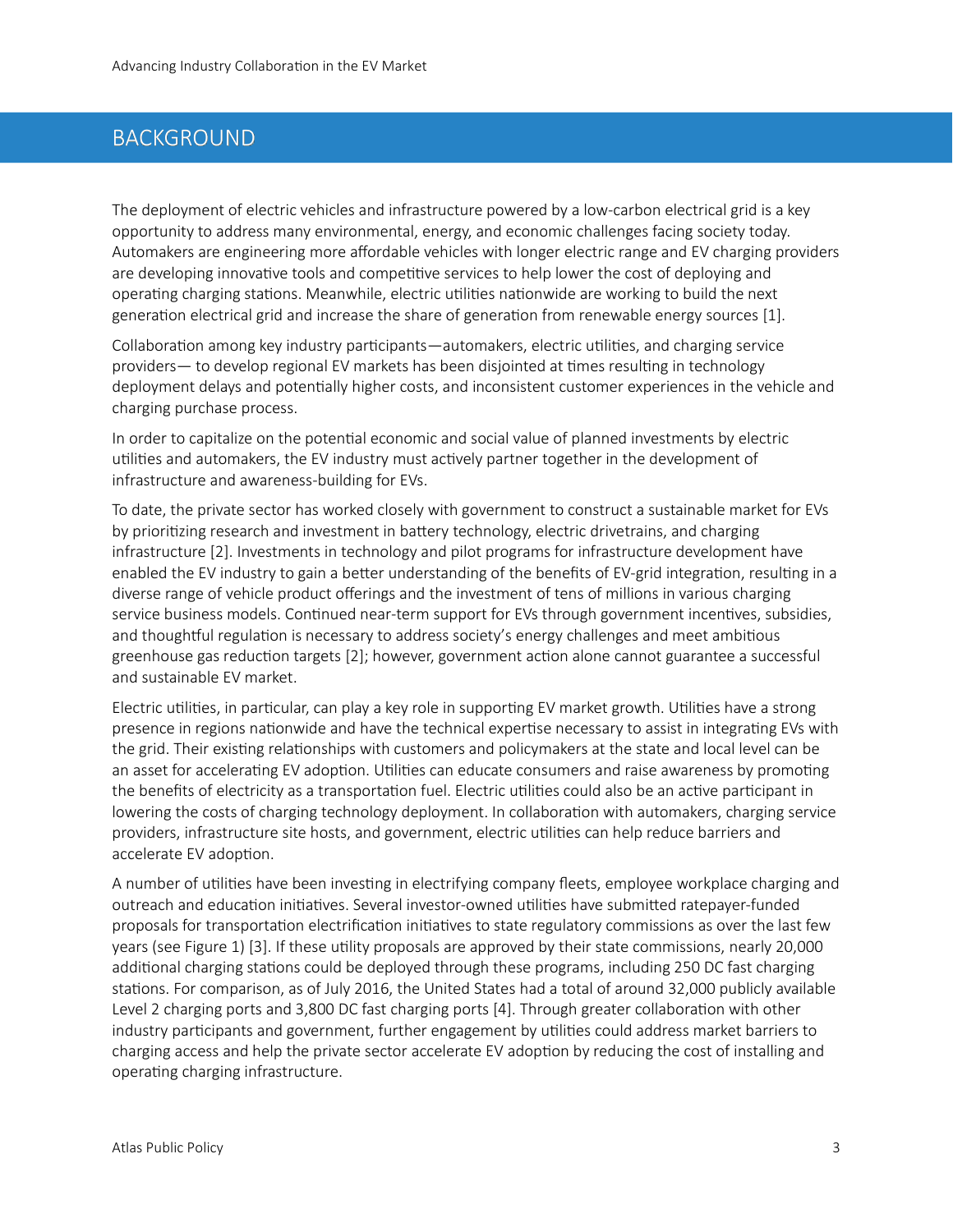#### FIGURE 1: POTENTIAL EV CHARGING STATIONS DEPLOYED FOR UTILITY PROGRAMS

<span id="page-3-0"></span>

*Potential charging stations to be installed by investor-owned utilities if proposals are approved.*

*Source: Atlas Public Policy analysis*

## THE VALUE OF INDUSTRY COLLABORATION TO THE EV MARKET

Collaboration among industry stakeholders, particularly automakers, charging service providers, and electric utilities offer the opportunity to optimize private investments, leverage experience, and reduce the cost of deploying EVs and charging infrastructure.

In order to reach mainstream car buyers in the near term, automakers must continue to drive down EV technology and manufacturing costs while increasing electric range. Infrastructure providers must continue to deploy charging equipment for current and near-term EVs in a consumer-friendly manner. Providers should anticipate and adapt to changing technologies and business conditions by employing open communication standards and future-proofing charging locations with excess electrical capacity for expansion. While the majority of charging may well still take place at the home and workplace, longer range EVs will require more use of publicly available quick charging as EVs become a competitive alternative to conventional vehicles. For drivers who live in multi-unit buildings without access to home charging, public quick charging stations may also be a viable home charging alternative. This opportunity becomes more acute as urbanization increases the share of multi-unit dwellings in metropolitan regions nationwide [5].

Charging service providers have responded to this opportunity with the buildout of charging infrastructure. Providers have installed over 35 percent of total DC fast charging ports since January 2015 [4]. The raising of tens of millions of dollars by these companies in recent years sends a strong signal to financial markets that EV charging services have a high potential value [6].

The high costs of installation, operation, and maintenance for site hosts, however, have to date limited the prolific growth of dense, regional charging networks, which is necessary to accommodate a vibrant EV market [2]. Some market participants have also hesitated to build out charging infrastructure due to uncertainty over the return on investment; the risk of stranding government and private sector investments remains a concern [2]. Lastly, the development of island networks that are available only to select groups of EV drivers stands to create fragmented networks that could hurt widespread EV adoption.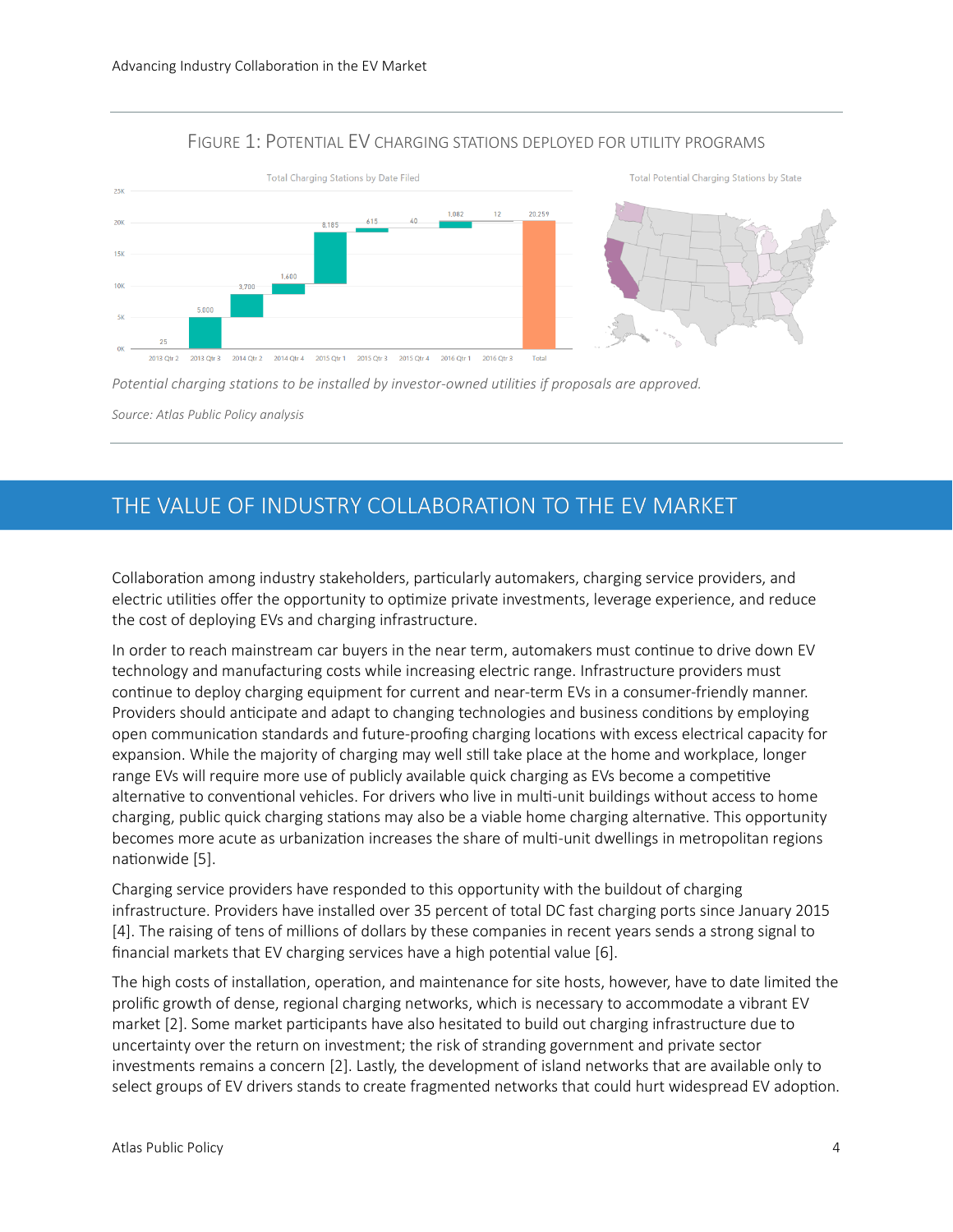Any EV industry collaboration should be grounded in the inherent goal of accelerating widespread EV adoption. Collaboration among companies can facilitate an open dialogue addressing the effective methods, program designs, and objectives for fostering a robust and competitive EV market. Open communication channels can improve mutual access to market information, which is essential for compelling investment from industry peers not already engaged in EVs. The public promotion of the societal benefits of EVs and general consumer education amongst all demographics is critical for leveraging public funding and any planned investments in the electrical grid. For example, utility engagement with other private sector partners can streamline infrastructure installation processes, lower operating costs, and encourage EV market development in a way that benefits all electricity ratepayers.

## EV MARKET OPPORTUNITIES WITH UTILITY ENGAGEMENT

All participants in the EV market stand to benefit from expanded utility engagement in some way, although the level of engagement by utilities in the EV market depends on local market needs, planned and existing private sector activity, and regulatory conditions. For existing companies operating in the EV market, utility involvement presents the potential to accelerate EV adoption through lower vehicle ownership costs, possible new approaches to electricity rates, and greater and more rapid infrastructure deployment.



<span id="page-4-0"></span>FIGURE 2: UTILITY ENGAGEMENT CAN CREATE VIRTUOUS CYCLE FOR ALL EV MARKET PARTICIPANTS

*Utility engagement in the EV market can create a virtuous cycle that benefits all electricity ratepayers. Source: Atlas Public Policy*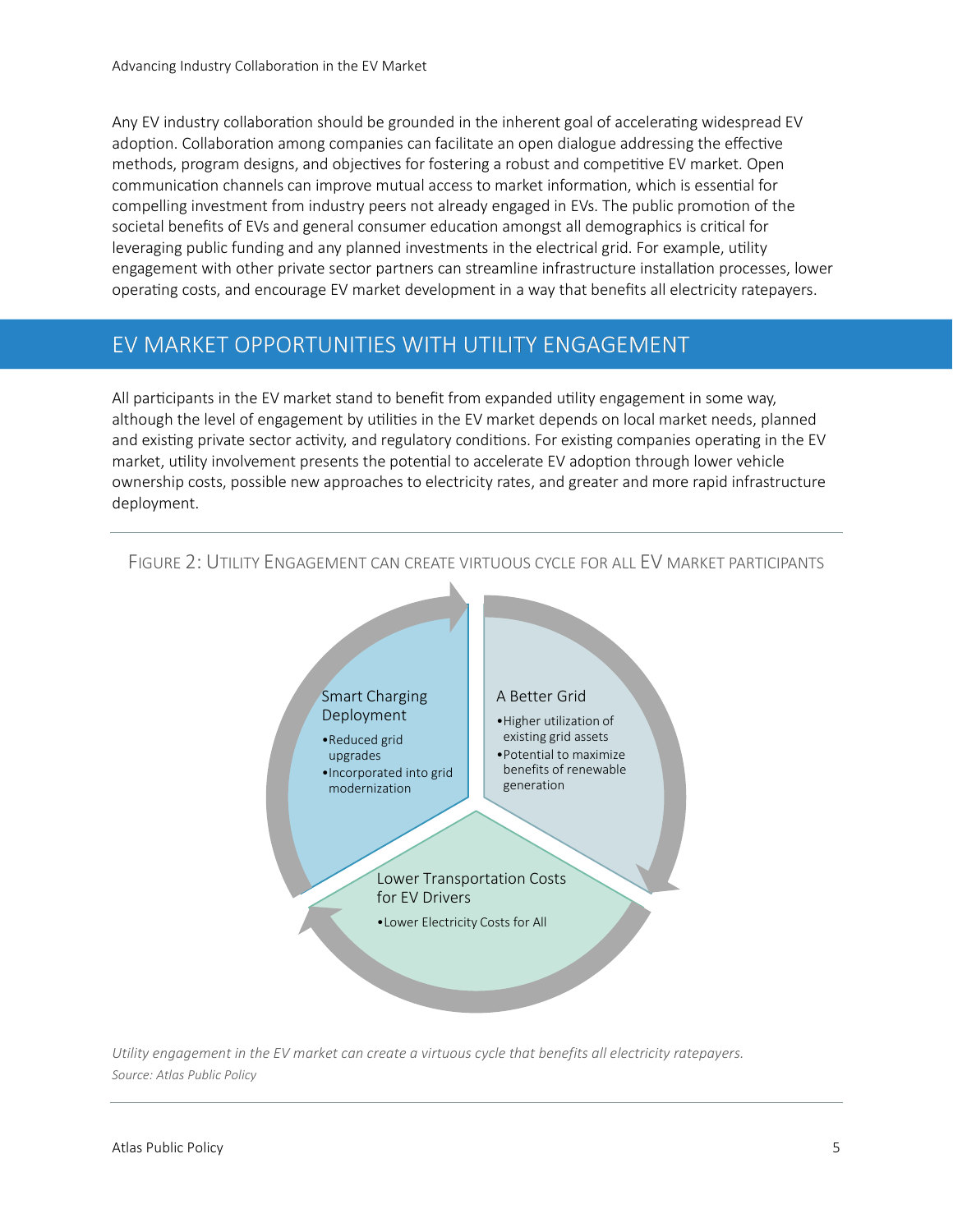Engagement by utilities in the EV market should be based on achieving the primary objective of an electric utility: ensuring a safe, environmentally sustainable, reliable, efficient, and affordable electrical grid for all customers.

By servicing an entirely new market segment, and reducing risk of engagement, more EVs offer the opportunity to utilities to better utilize existing electrical distribution assets and more easily integrate increasing levels of renewable generation on the grid. All utility customers benefit from electricity cost reductions resulting from a more efficient grid and better utilization of renewable resources. As a result, utility engagement in the EV market has the potential to create a virtuous cycle for all market participants as detailed in [Figure 2.](#page-4-0)

By leveraging their unique experience managing the electrical grid through energy efficiency and demand response programs, electric utilities can develop EV programs that can help the private sector drive down the costs of installing and operating charging stations. Under present market conditions, the cost of providing sufficient power access to a charging station is generally larger than the cost of equipment or operational services (e.g., network management).

Utilities and their regulators can help to assess the economic viability of infrastructure and develop programs that balance the potential benefits to ratepayers with the desire to accelerate a "competitive EV charging market and encourage innovation" [7]. The role of the utility could vary greatly depending on this assessment. To date, utility proposals to regulatory commissions have covered a wide array of infrastructure engagement models ranging from installation-only to full ownership and operation of the charging station network. Stakeholders have stressed the need to balance the potential benefits of any utility involvement with the need to protect the competitive market for EV infrastructure and related services [8].

Through effective program design and execution, utilities can monitor changes in electric load from EVs in order to enhance distribution system planning and resiliency. Utilities can also proactively streamline processes when electricity service for EV charging infrastructure may require new transformers and related equipment and/or electricity service upgrades, as well as identify optimal sites in their territory for high-speed charging infrastructure.

Utilities can work to lower the cost of EV-grid integration for the benefit of all ratepayers. Ultimately, increased electricity demand from EVs during off-peak hours can improve the utilization of existing grid assets, lower the average cost of delivering electricity, and put downward pressure on rates for all customers. When utilities engage their customer base with EV rates and time-of-use (TOU) tariffs, they can encourage customers to charge off-peak, potentially reducing the total cost of ownership of their EVs. TOU rates alone, however, are not a one-size-fits-all solution to managing load distribution and decreasing charging costs. Utilities could explore new rate structures and technology integrations that are designed to better accommodate higher-powered EV charging loads. Utilities can also encourage site hosts to deploy innovative charging technologies to manage the EV load, such as operating the stations at a lower power level or using in-vehicle software or apps to encourage users to charge at certain times of day based on grid conditions.

Leveraging existing efforts to decarbonize the electric power sector, utilities can help significantly reduce the cost of mitigating greenhouse gas emissions from the transportation sector. Increases in EV deployment will increase zero emission miles traveled, compounding the societal benefits associated with de-carbonization of the power sector. Generation from renewable energy sources is intermittent, however; utilities can work to ensure more of the new demand for EVs is met by new load from gridbased renewables by encouraging connected and smart charging infrastructure.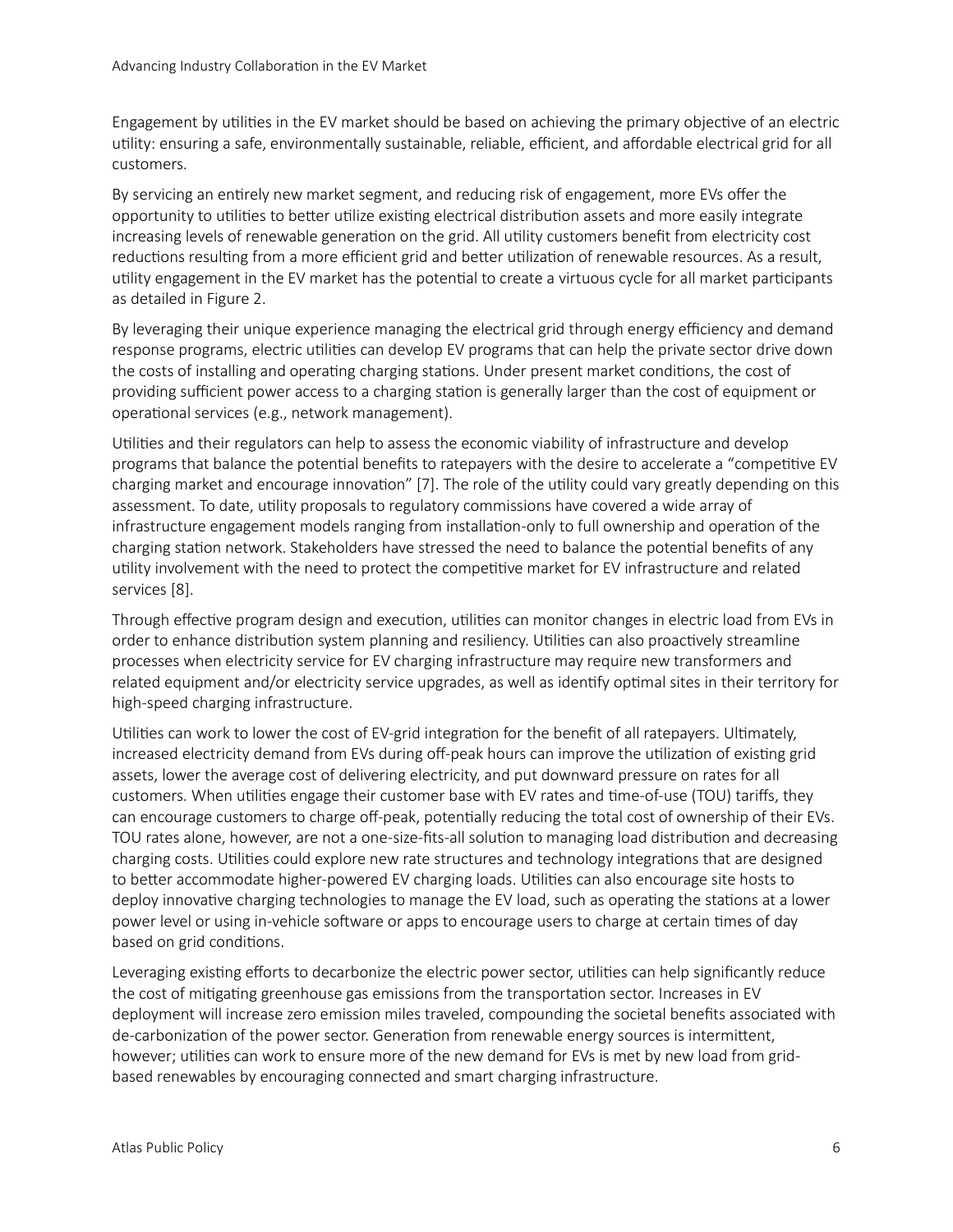Finally, in its role as fuel and service provider, the utility industry can leverage preexisting customer relationships by providing educational materials and infrastructure incentives to encourage more home charging. Utilities can help educate existing and potential EV drivers on the benefits of driving EVs. Utilities also have existing relationships with many major employers and multi-unit dwelling managers that can be leveraged to encourage workplace charging and charging access in multi-unit dwellings. Finally, utilities can offer programs to site host customers to lower costs of deployment and encourage grid benefits with program requirements.

### FOCUS AREAS FOR INDUSTRY COLLABORATION IN THE EV MARKET

<span id="page-6-0"></span>Through greater collaboration among automakers, electric utilities, and charging service providers, the focus areas i[n Figure 3](#page-6-0) aim to reduce barriers to EV adoption for consumers and improve the visibility and availability of EVs and infrastructure.



*Collaboration among automakers, electric utilities, and charging service providers should focus on four areas with objective of accelerating EV adoption.* 

*Source: Atlas Public Policy*

#### FOCUS AREA 1: IMPROVE ACCESS TO CHARGING FOR EV DRIVERS

- Install charging stations for employees at workplace locations.
- Assist customers with common hurdles related to EV charging installations and share methods to lower installation costs such as assistance with siting and offering rebates as regulatory assets.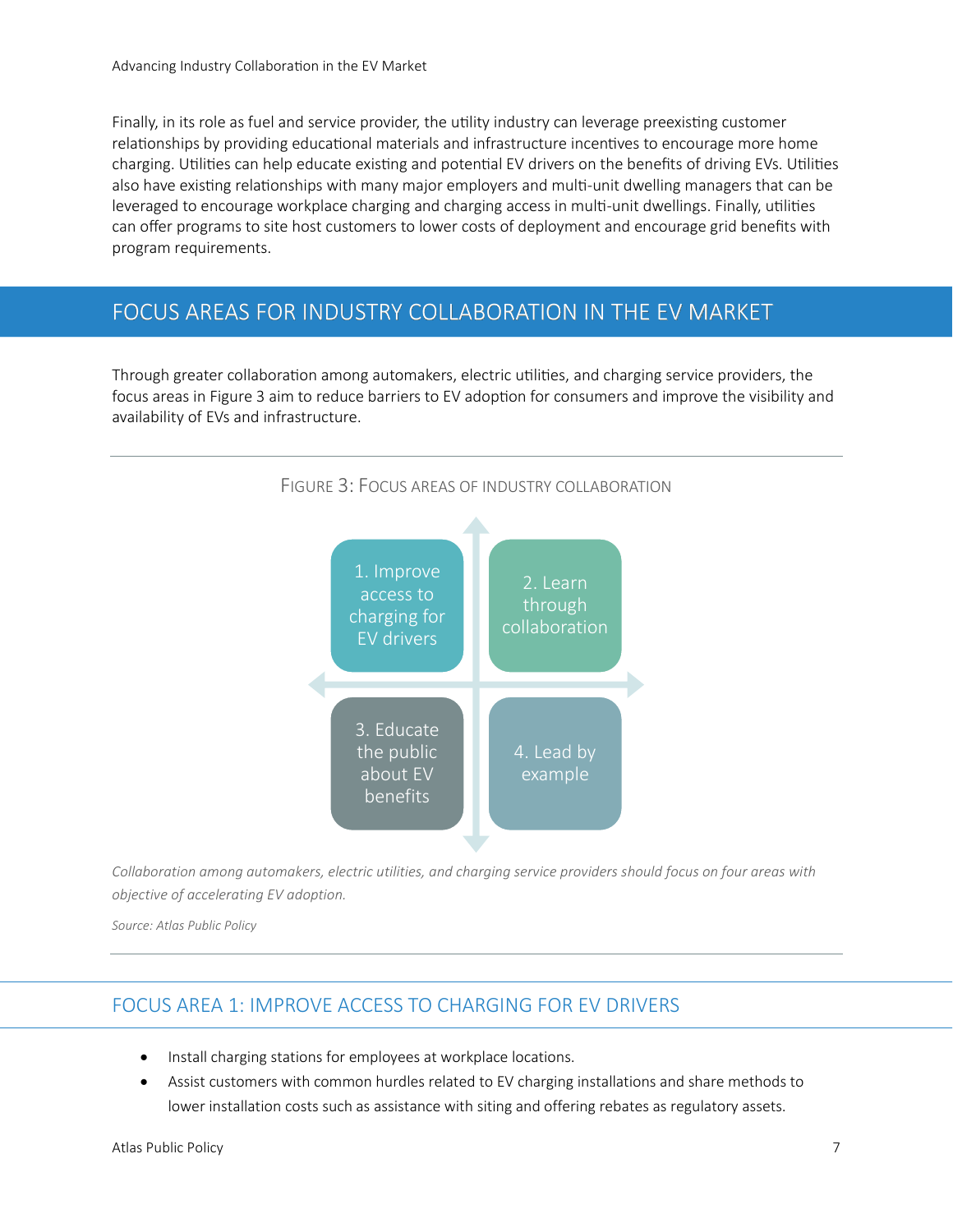- For electric utilities, evaluate EV charging infrastructure programs that address gaps in the market without distorting private sector competition.
- For electric utilities, reduce the total cost of ownership of EVs and charging infrastructure by offering electricity rates that reward charging behavior that benefits the grid.
- Advocate for regulations that support competitive technology development and the deployment of nationally integrated EV charging networks; avoid developing island networks with restricted access.
- Develop safeguards for grid network security and strengthen cyber-security defenses through federal and EV stakeholder coordination.
- For electric utilities, consider implementing programs that lower the cost of home charging station installation.

## FOCUS AREA 2: LEARN THROUGH COLLABORATION

- Be an active participant in coalitions of utilities, automakers, charging service providers, and/or other stakeholders to streamline and accelerate EV adoption by identifying good practices for consumer engagement.
- Collaborate with innovating companies to track progress on battery, charging station, and electric drivetrain technologies and tools.
- Consider innovative rate and technology integrations that are designed to better accommodate highpowered EV charging loads.
- Conduct pilot projects demonstrating demand response services and electrical grid storage solutions in locations conducive to validating the grid benefits of these technologies and their support in grid modernization efforts.
- Conduct pilot programs that demonstrate the societal benefits of charging infrastructure deployment in diverse communities.
- Work with public transit agencies to deploy electric transit buses to increase public exposure to EV technologies.

## FOCUS AREA 3: EDUCATE PUBLIC ABOUT TRANSPORTATION ELECTRIFICATION VALUE

- Develop internal programs that provide outreach and increase access to EV technology for employees and key customers, such as retail outlets and fleets.
- Educate employees and customers on the ease of charging and benefits of EVs to the environment, to the electrical grid, and to personal finances.

#### FOCUS AREA 4: LEAD BY EXAMPLE

• Establish workplace charging programs at company offices to accommodate EV drivers and to incentivize new purchases.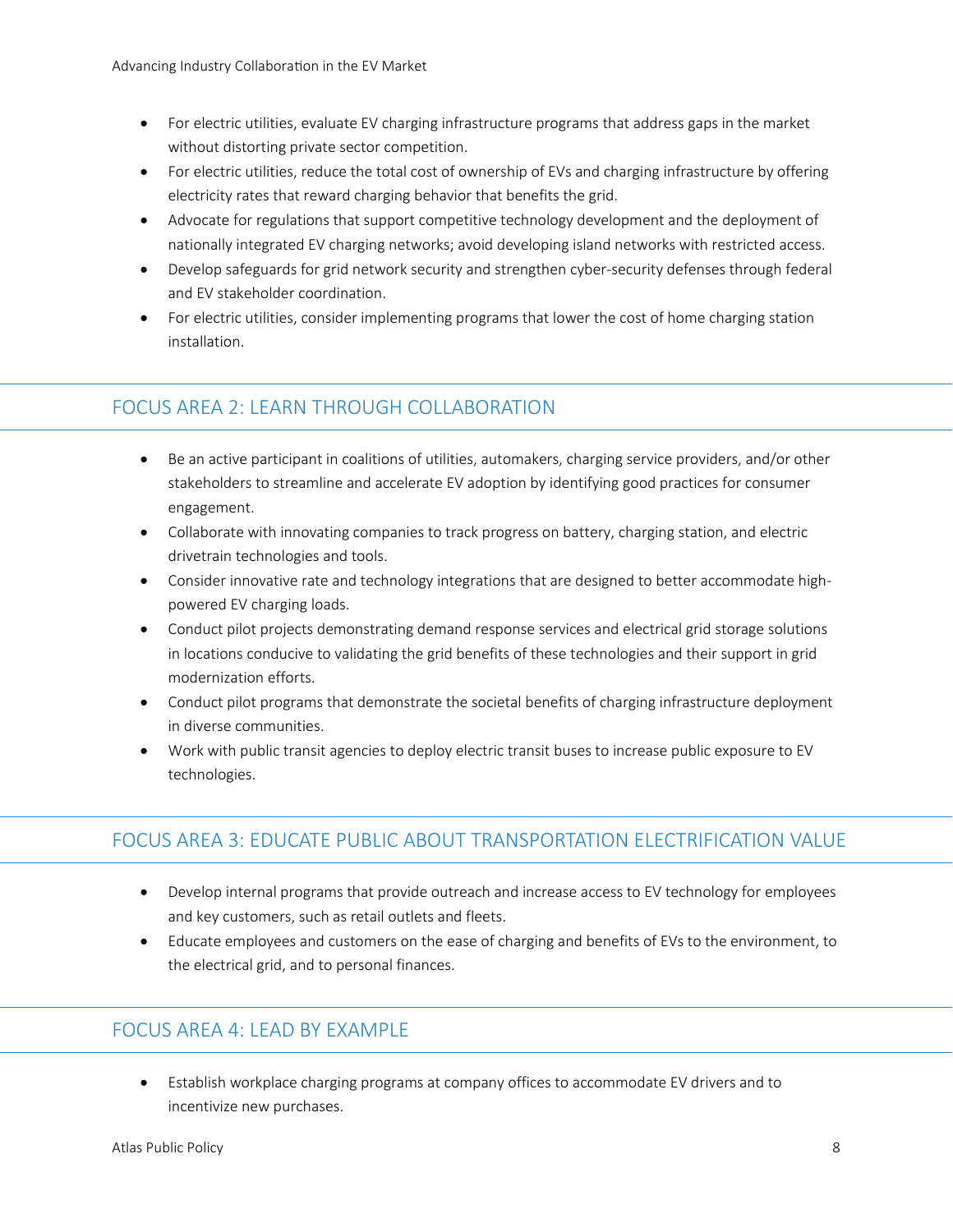- For relevant companies, implement outreach programs targeted at key fleet accounts to encourage workplace charging programs.
- Replace gasoline-powered vehicles with EVs for use in company fleets to further promote EV adoption and to advance grid de-carbonization efforts.

## **CONCLUSION**

A healthy national market for EVs is competitive, widespread, and innovative. Automakers, charging service providers, and electric utilities can work together to educate the public to accelerate the national adoption of EVs and help the technology reach mainstream consumers. By implementing the actions associated with the four focus areas outlined in this document, the EV industry can seize the opportunity to collaboratively create a robust EV market while reducing its risk of engagement. The industry should focus on reducing market barriers for consumers, increasing public exposure to the technology, promoting a vibrant EV industry, and supporting secure and open access to publicly available EV charging.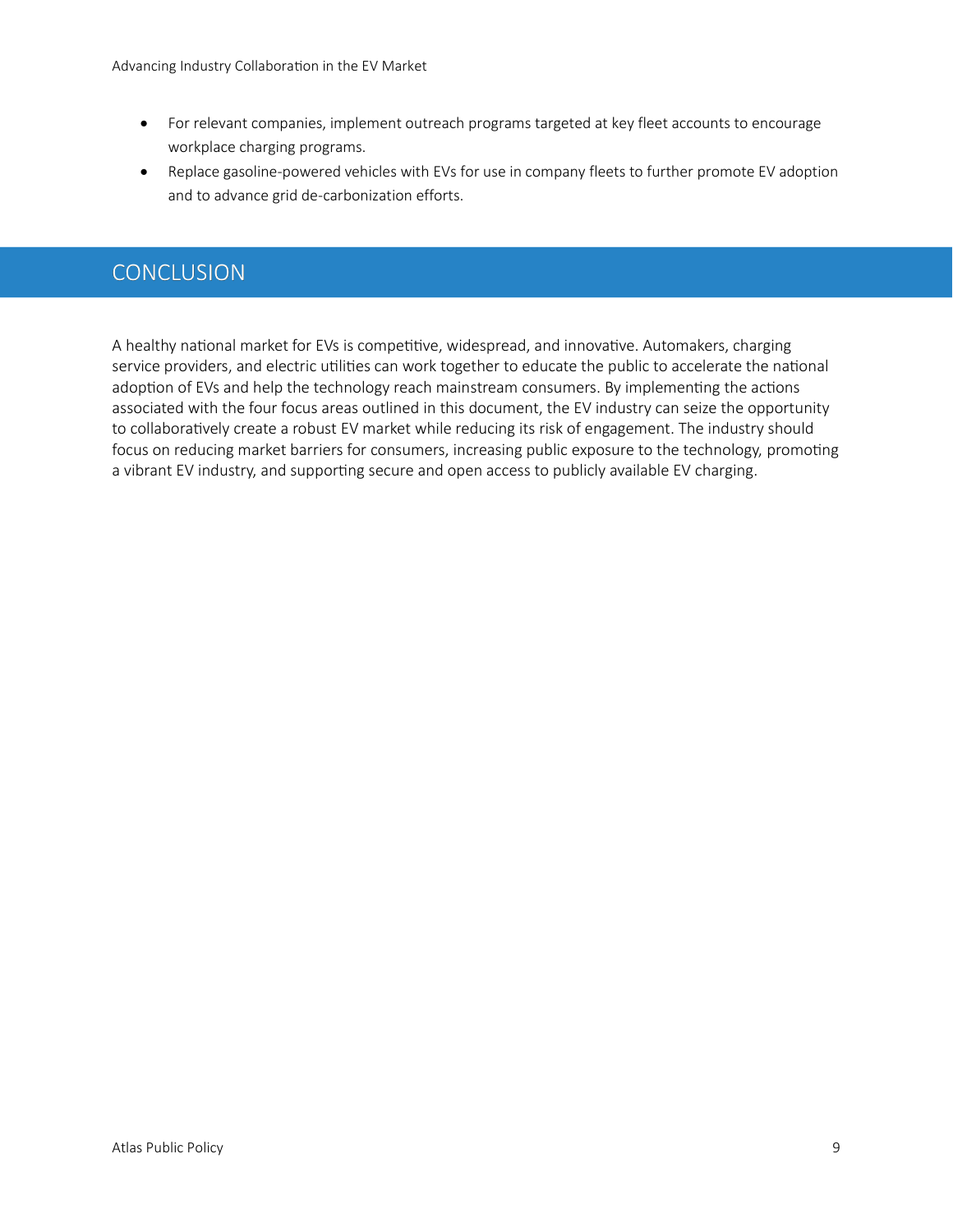## REFERENCES

- [1] E. Kjaer and N. Nigro, "Why Should Electric Companies Engage in Transportation Electrification Activities?," 29 June 2016. [Online]. Available: http://atlaspolicy.com/wp-content/uploads/2016/06/1- Why-Should-Electric-Companies-Engage-in-Transportation-Electrification-Activities.pdf. [Accessed 11 August 2016].
- [2] N. Nigro, D. Welch and J. Peace, "Strategic Planning to Implement Publicly Available EV Charging Stations: A Guide for Businesses and Policymakers," November 2015. [Online]. Available: http://www.c2es.org/publications/strategic-planning-implement-publicly-available-ev-charging-stationsguide-businesses. [Accessed 6 April 2016].
- [3] Atlas Public Policy, *Completed through online research of various sources,* Washington, District of Columbia, 2016.
- [4] U.S. Department of Energy, "Alternative Fueling Station Locator," July 2016. [Online]. Available: http://www.afdc.energy.gov/locator/stations. [Accessed 16 July 2016].
- [5] U.S. Census Bureau, "Growth in Urban Population Outpaces Rest of Nation, Census Bureau Reports," 26 March 2012. [Online]. Available: https://www.census.gov/newsroom/releases/archives/2010\_census/cb12-50.html. [Accessed 15 September 2016].
- [6] J. Bennett, "Two Electric-Car Charging Companies Land Big Investments," Wall Street Journal, 5 May 2016. [Online]. Available: http://www.wsj.com/articles/two-electric-car-charging-companies-land-biginvestments-1462475413. [Accessed 28 September 2016].
- [7] California Public Utilities Commission, "Decision Regarding Southern California Edison Company's Application For Charge Ready and Market Education Programs," 15 December 2015. [Online]. Available: http://docs.cpuc.ca.gov/PublishedDocs/Efile/G000/M156/K424/156424236.PDF. [Accessed 11 August 2016].
- [8] California Public Utilities Commission, "Decision Regarding Underlying Vehicle Grid Integration Application and Motion to Adopt Settlement Agreement," 23 December 2015. [Online]. Available: http://docs.cpuc.ca.gov/PublishedDocs/Efile/G000/M156/K746/156746890.PDF. [Accessed 28 September 2016].